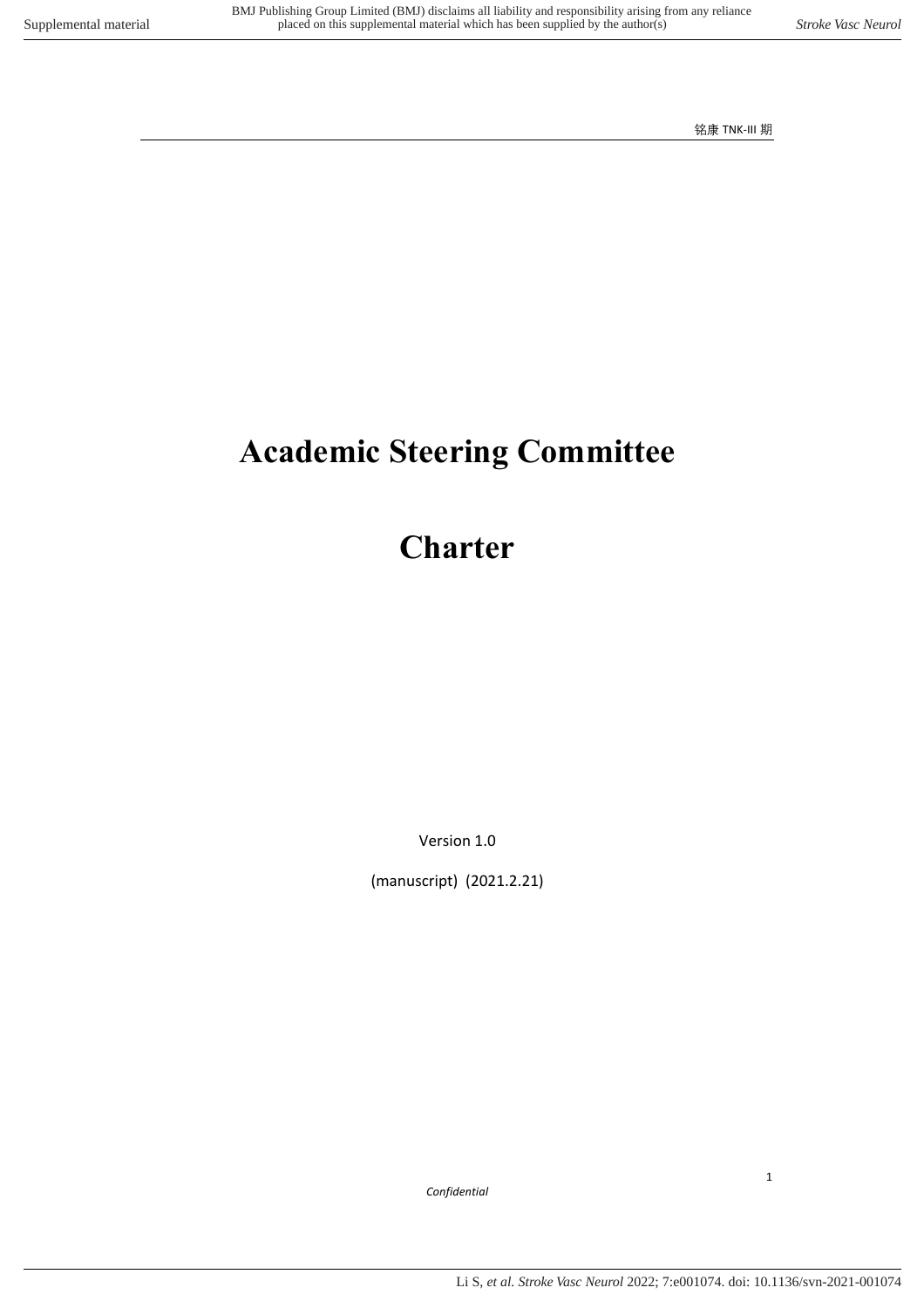## Content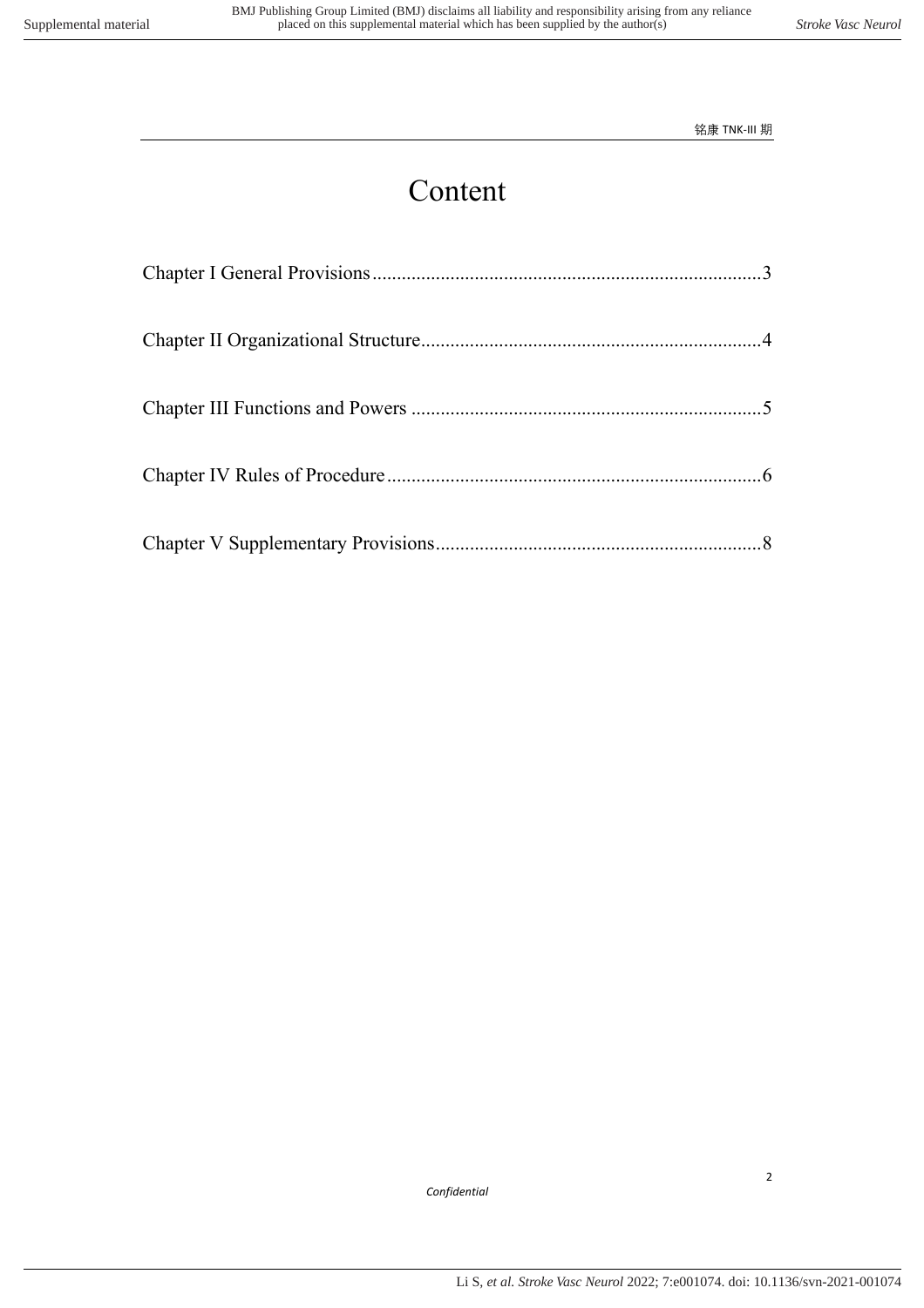### **Chapter I General Provisions**

<span id="page-2-0"></span>**Article 1** In order to strengthen the construction of clinical study steering committee, improve the management structure of clinical study, and ensure the effective role of experts in ethics, clinical practice, and biostatistics in clinical study, the Charter of Association is formulated in accordance with the relevant guiding principles of ICH-GCP and NMPA and in consideration of the actual situation of clinical study projects.

**Article 2** The Academic Steering Committee of Clinical Research (hereinafter referred to as the "Steering Committee") is the highest decision-making body and academic institution of clinical study. It is responsible for promoting science and democracy, ensuring the standard of clinical study decision-making, scientifically organizing, coordinating and exercising the functions and powers of making decisions on major matters of clinical study affairs.

**Article 3** All participants in the clinical study must respect and support the independent exercise of functions and powers of the steering committee, and provide necessary conditions for the normal work of the steering committee.

**Article 4** The Steering Committee should follow the laws of clinical study under the relevant principles of ICH-GCP and NMPA, and respect the freedom of study and academic equality. Through clinical study to encourage scientific study innovation, promote scientific study development and personnel training, improve the quality of scientific study; To perform their duties fairly, justly and openly; Protect the interests of patients; To ensure that researchers, laboratory personnel, biostatistics, supervision and other study participants play an active role in scientific study and academic affairs, and promote the scientific development of clinical study in China.

*Confidential*

3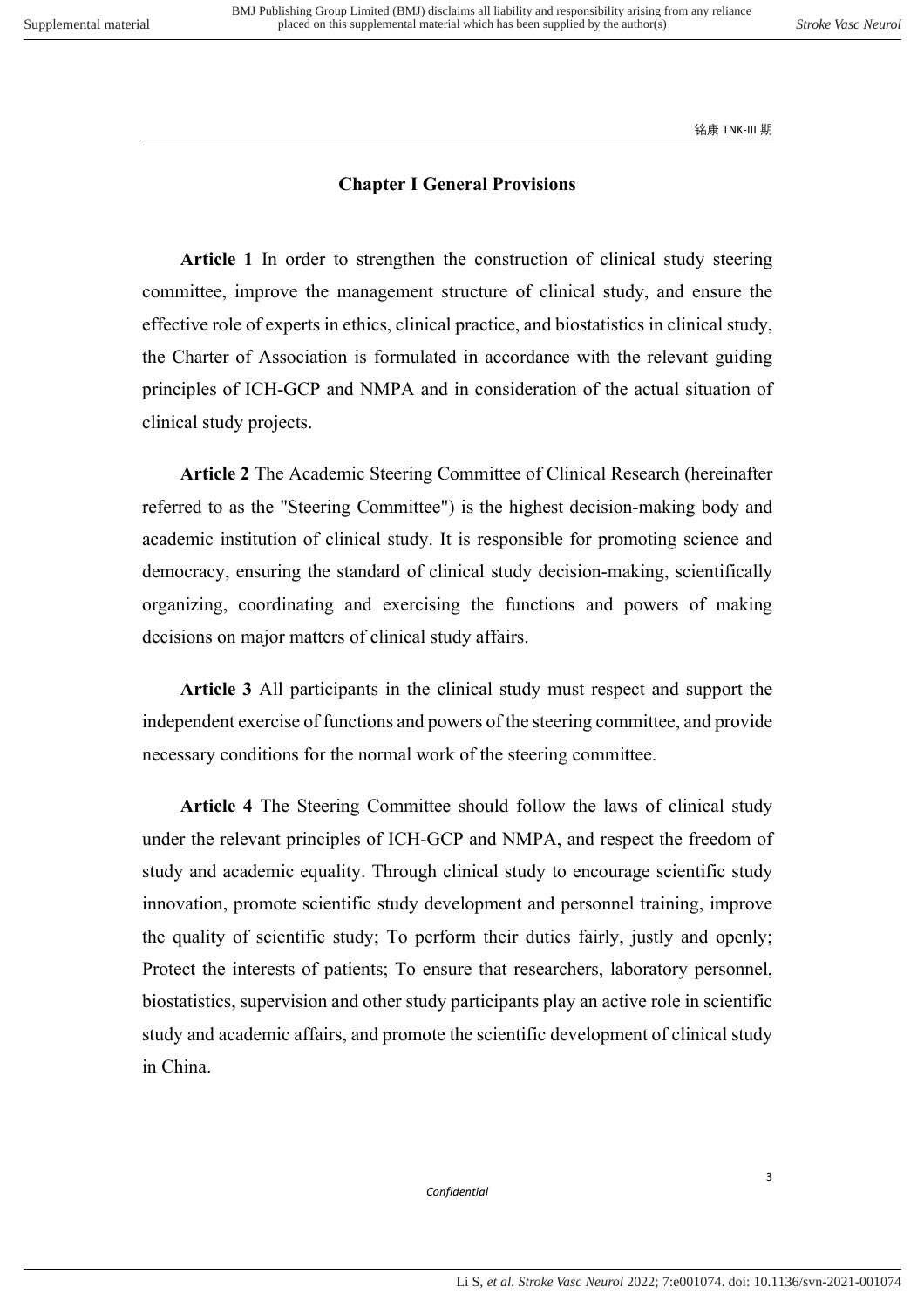## **Chapter II Organizational Structure**

<span id="page-3-0"></span>**Article 5** Functions of the Steering Committee:

Chairman:1 person

Vice-chairman:1 person

Committee member:3 person

External spokespersons: 1 person

Secretary of Steering Committee: 1 person

 **Article 6** Members of the steering committee should meet the following requirements:

- (1) Comply with relevant Chinese laws and regulations; Follow the ICH-GCP and NMPA guidelines;
- (2) Respect science; High academic attainments and high academic reputation;
- (3) Correct style of study and rigorous scientific study;
- (4) Fair and upright, strong sense of responsibility;
- (5) They should perform their duties normally.

**Article 7** A member of the Steering Committee may be removed or agree to resign after discussion and decision of the plenary meeting of the Steering Committee under any of the following circumstances during his term of office:

- (1) To apply for resignation from the committee on one's own initiative;
- (2) Unable to perform duties due to reasons such as health, age or change of position;
- (3) Being lazy in performing his duties or violating his obligations as a member;
- (4) Violating laws, professional ethics or academic misconduct;
- (5) Unable or unfit to hold the post due to other reasons.

*Confidential*

4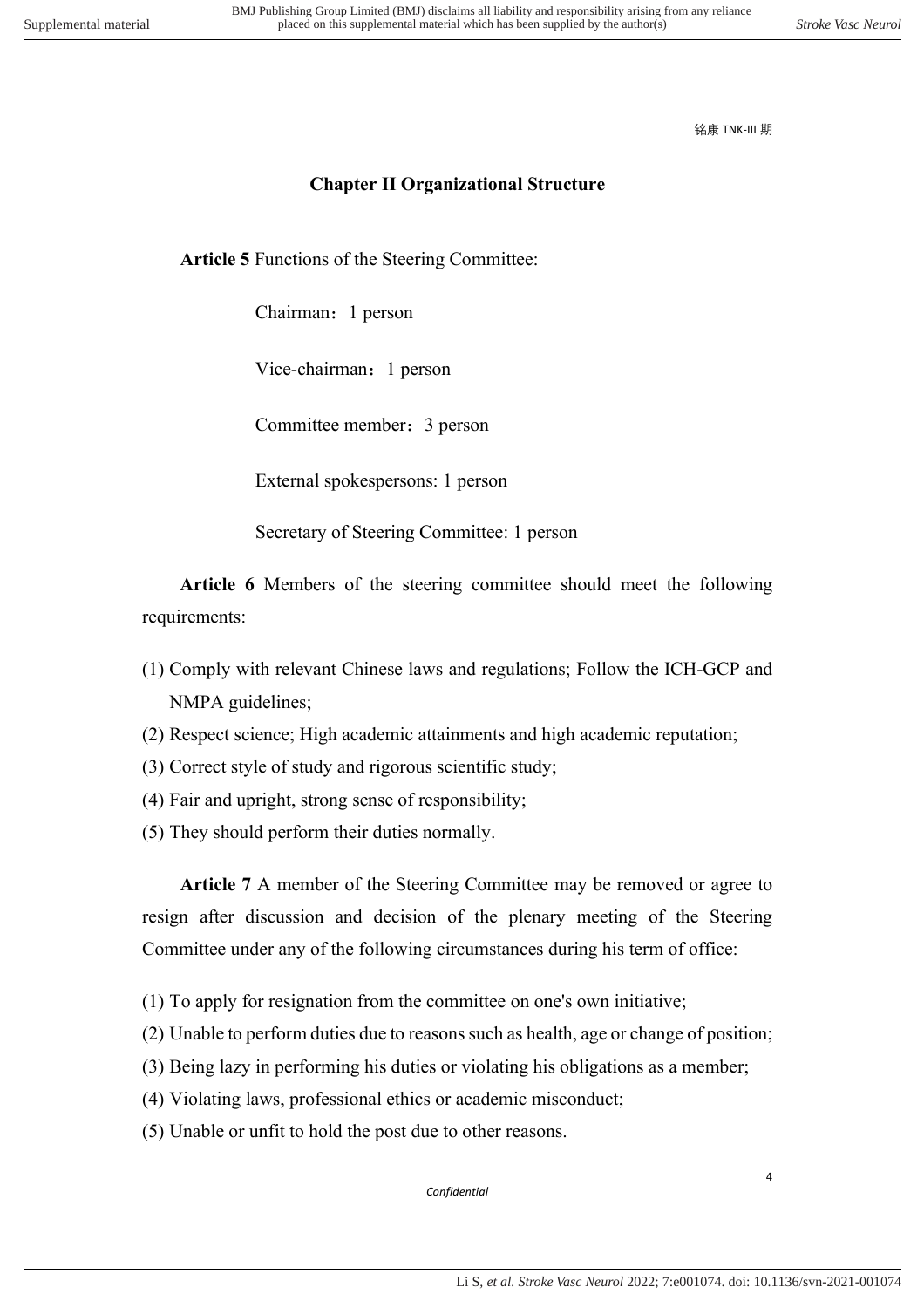## **Chapter III Functions and Powers**

<span id="page-4-0"></span>**Article 8** The members of the steering committee should enjoy the following rights:

- (1) Know the information and operation structure related to the clinical study;
- (2) Inquiring relevant parties on study matters;
- (3) Express opinions freely and independently at meetings of the Steering Committee, and to discuss, consider and vote on resolutions;
- (4) Make suggestions on and supervise the work of study Services and other committees, such as the DMC;
- (5) Other rights provided for in the Charter of Association.

**Article 9** The members of the steering committee should perform the following obligations:

- (1) Abide by the Constitution, laws and regulations of the country, observe academic norms and strictly observe academic ethics;
- (2) Abide by the Charter of Association of the Steering Committee, adhere to the academic and professional judgment, and justly perform their duties;
- (3) Diligent and due diligence, and actively participate in the meetings of the steering committee and relevant activities; Strictly keep confidential matters, and should not entrust others to participate in the decision-making of the steering committee;
- (4) Other obligations stipulated in the Charter of Association.

**Article 10** The main duties of the steering committee are as follows: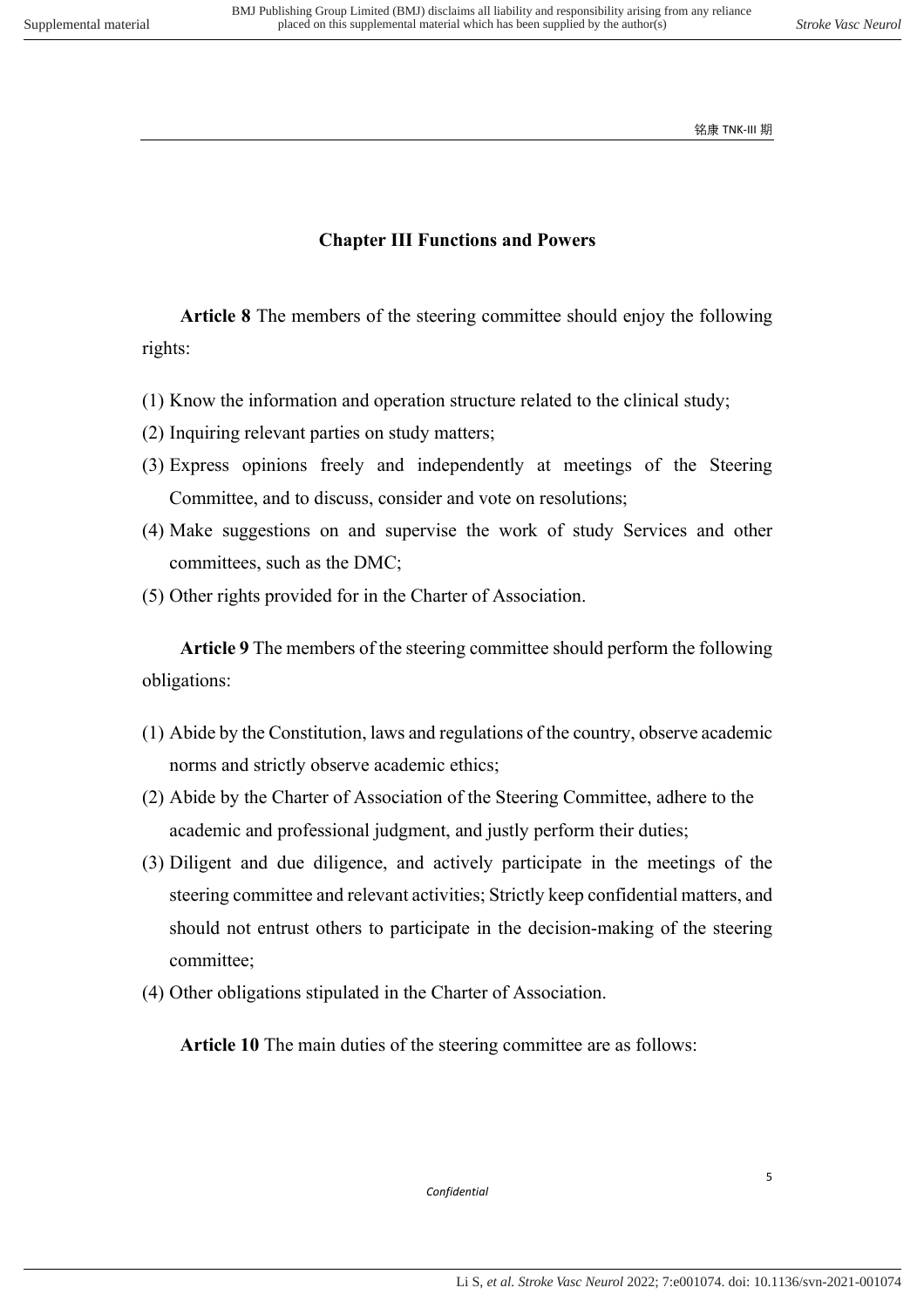- $(1)$  Review Trial Master File (TMF) documents such as clinical study protocol, case report form, informed consent, study medical record, investigator brochure, etc.;
- (2) Nominate and review the Constitution of the Data Monitoring Committee (DMC);
- (3) Deliberate, demonstrate and put forward guiding opinions on clinical study related subject application, platform construction, operation management, etc.
- (4) Review DMC report and Clinical Study Reports(CSR);
- (5) Make suggestions and decisions on clinical study related results declaration, article publication, conference papers, news publicity, etc.;
- (6) Evaluate the AE or SAE associated with the study;
- <span id="page-5-0"></span>(7) Other duties assigned by the Charter of Association.

## **Chapter IV Rules of Procedure**

#### **Article 11** Meeting plan:

- (1) Kick-off meeting: The purpose is to famili
- (2) arize the members of the academic committee with the study project background, work process and their respective responsibilities, and to review and approve the academic committee charter.
	- $\triangleright$  Start-up meeting time: before the first subject is enrolled in the group.
	- $\triangleright$  The agenda of the kick-off meeting includes: clarifying responsibilities, discussing and finalizing the constitution of the academic committee; determining the meeting and schedule of the academic committee to be held; other regular transactional work, etc.
- (3) Planned audit/monitor meeting
	- $\triangleright$  Meeting conditions and frequency: Regularly hold academic committee meetings to conduct event analysis.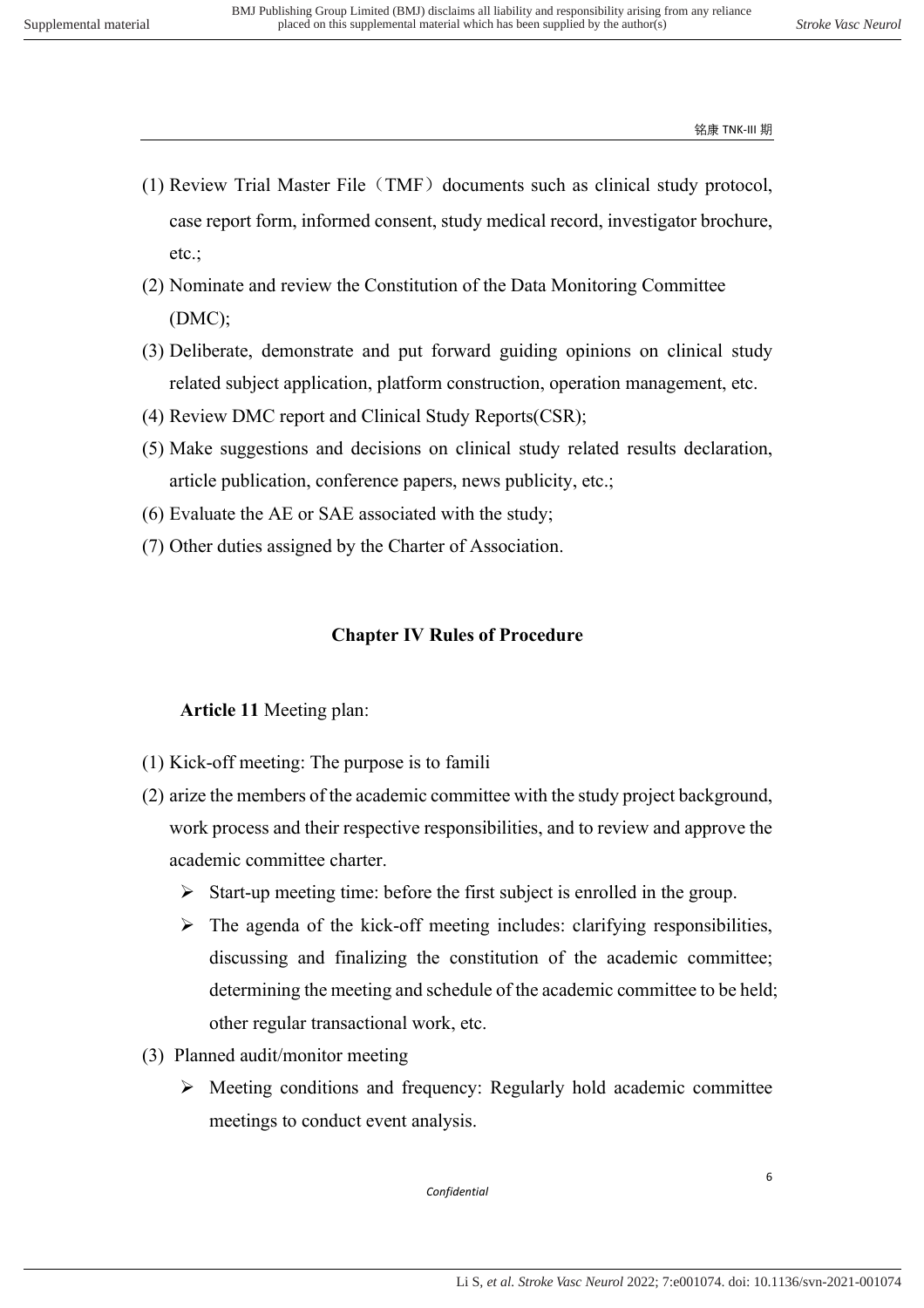- $\triangleright$  Meeting review content: understand the specific information of each group's baseline characteristics, occurrence of adverse events, etc.
- (4) Unplanned meetings: According to work needs or events trigger, upon the proposal of the chairman or vice-chairman of the steering committee, or a joint proposal of more than 1/3 of the members, a temporary plenary meeting of the steering committee can be convened to discuss and review related matters.

**Article 12** A plenary meeting of the Steering Committee should, in principle, be held only when more than two-thirds of the members are present. The meeting should be presided over by the chairman. If the chairman is unable to preside over the meeting for some reason, he may entrust the vice-chairman to preside over the meeting.

**Article 13** The chairman of the steering committee may preside over a meeting of directors to discuss the daily work of the steering committee according to the needs of the work. The members of the Council of Directors should be composed of a chairman, vice-chairmen and a secretary.

**Article 14** The Steering Committee should adopt the principle of majority rule in matters decided by the minority. Voting on major matters should be approved only with the consent of more than two-thirds of the members attending the meeting.

**Article 15** The matters decided by the Steering Committee should generally be voted by secret ballot, or by show of hands or secret ballot at the choice of the moderator according to the nature of the matters. In case of an urgent matter requiring a vote, the voting may be conducted by communication upon the agreement of the meeting of the chairmen of the steering committee.

**Article 16** When the Steering Committee deliberates and evaluates matters related to the interests of the members themselves, the relevant members should withdraw. The chairman of the committee should decide whether the withdrawal is necessary.

*Confidential*

7